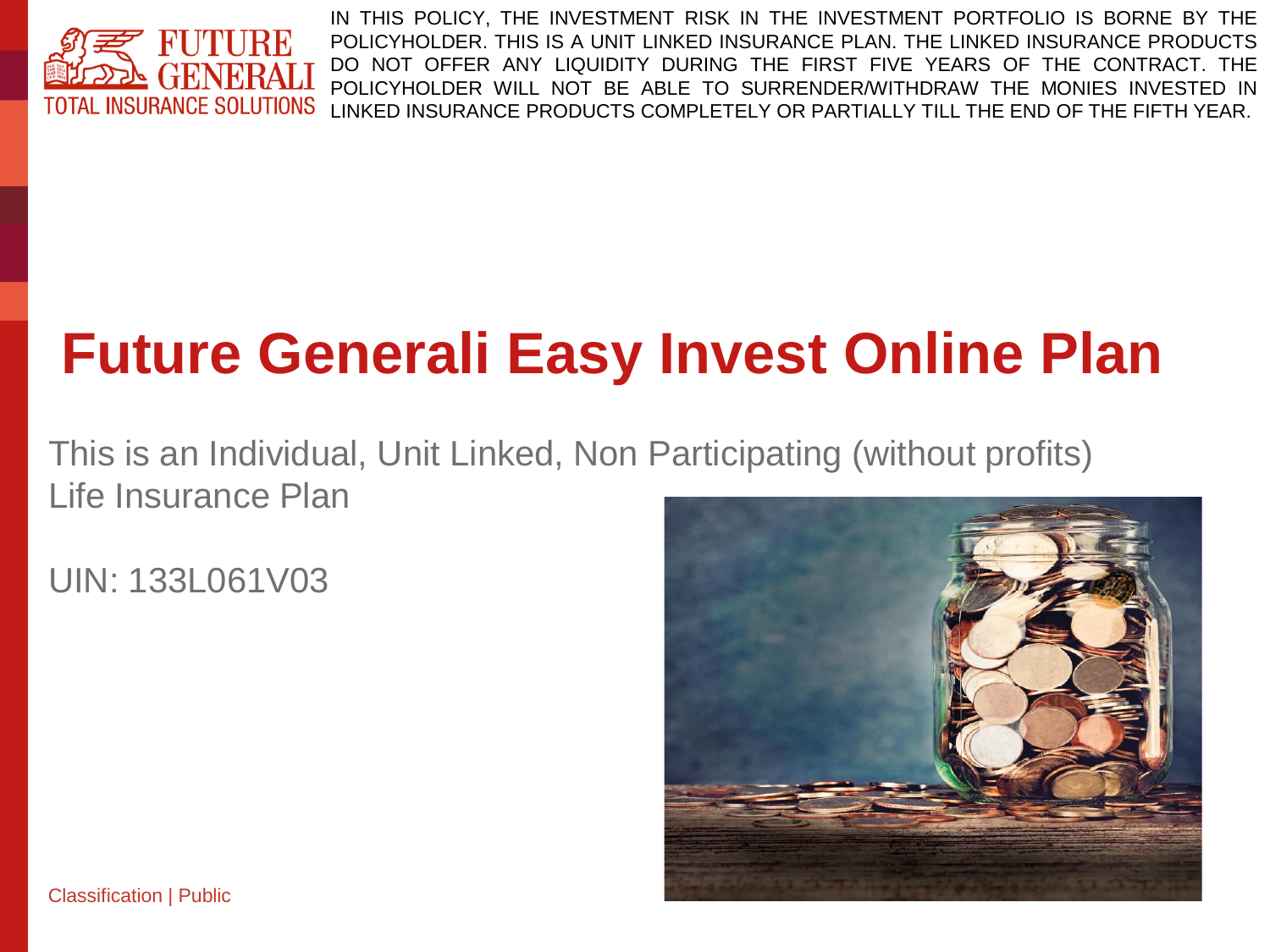## About the plan





2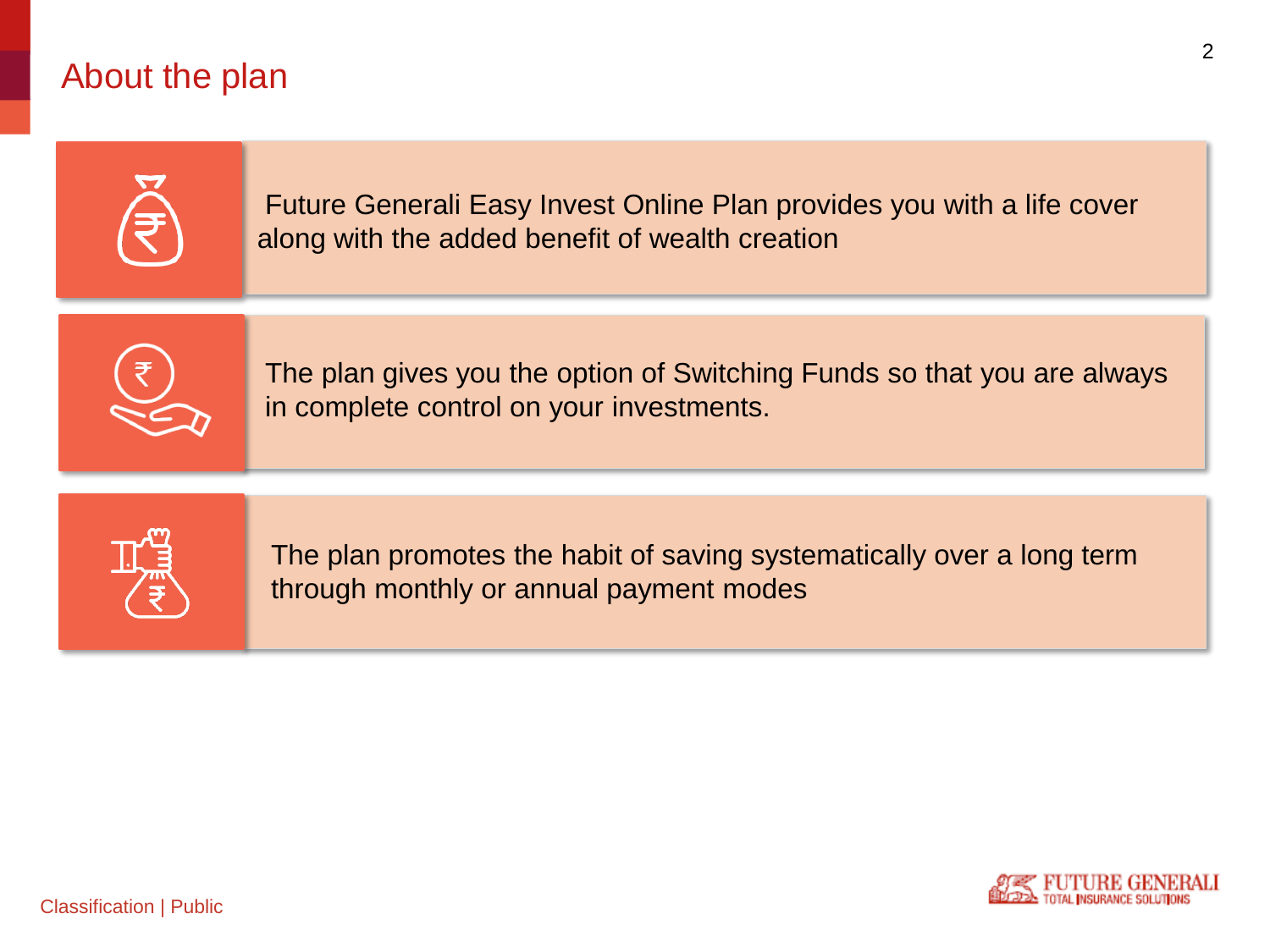## Key features





3

Classification | Public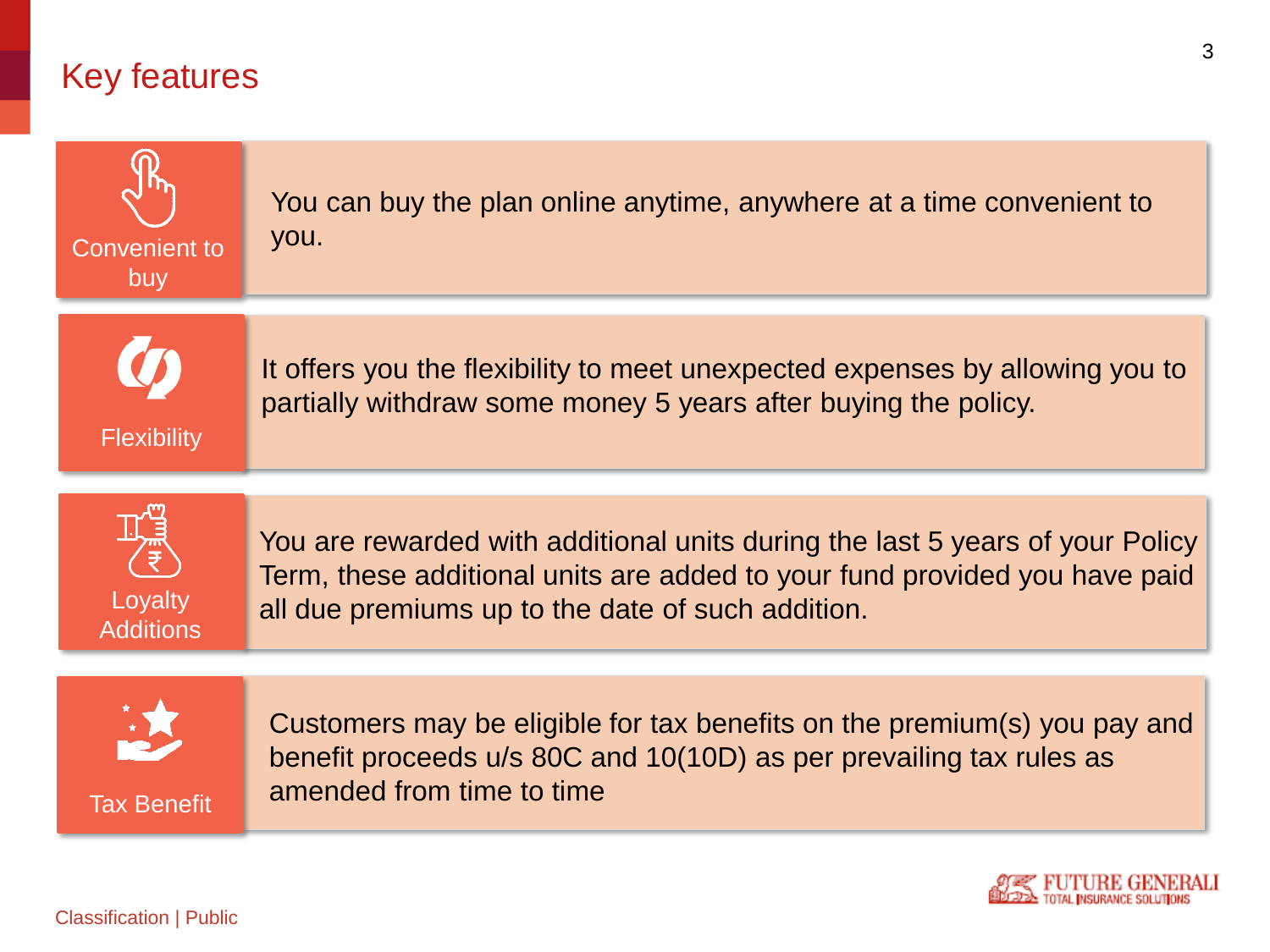## Maturity Benefit

Ankit aged 35 years has purchased a Future Generali Easy Invest Online Plan for a Policy Term of 15 years. He decided to pay Rs. 50,000 as annual premium for 15 years. His Sum Assured coverage would be Rs. 5,00,000. The illustration below shows his Maturity Benefit:



Note: For the purpose of illustration, we have assumed 4% p.a and 8% p.a as the higher and lower values of investment returns. These rates are not guaranteed, and they are not the upper or lower limits of returns of the Funds selected in your policy, as the performance of funds depends on several factors indiculation was the **interpretent performance**. These rates in no way signify our expectations of future returns and the actual returns may be higher or lower.

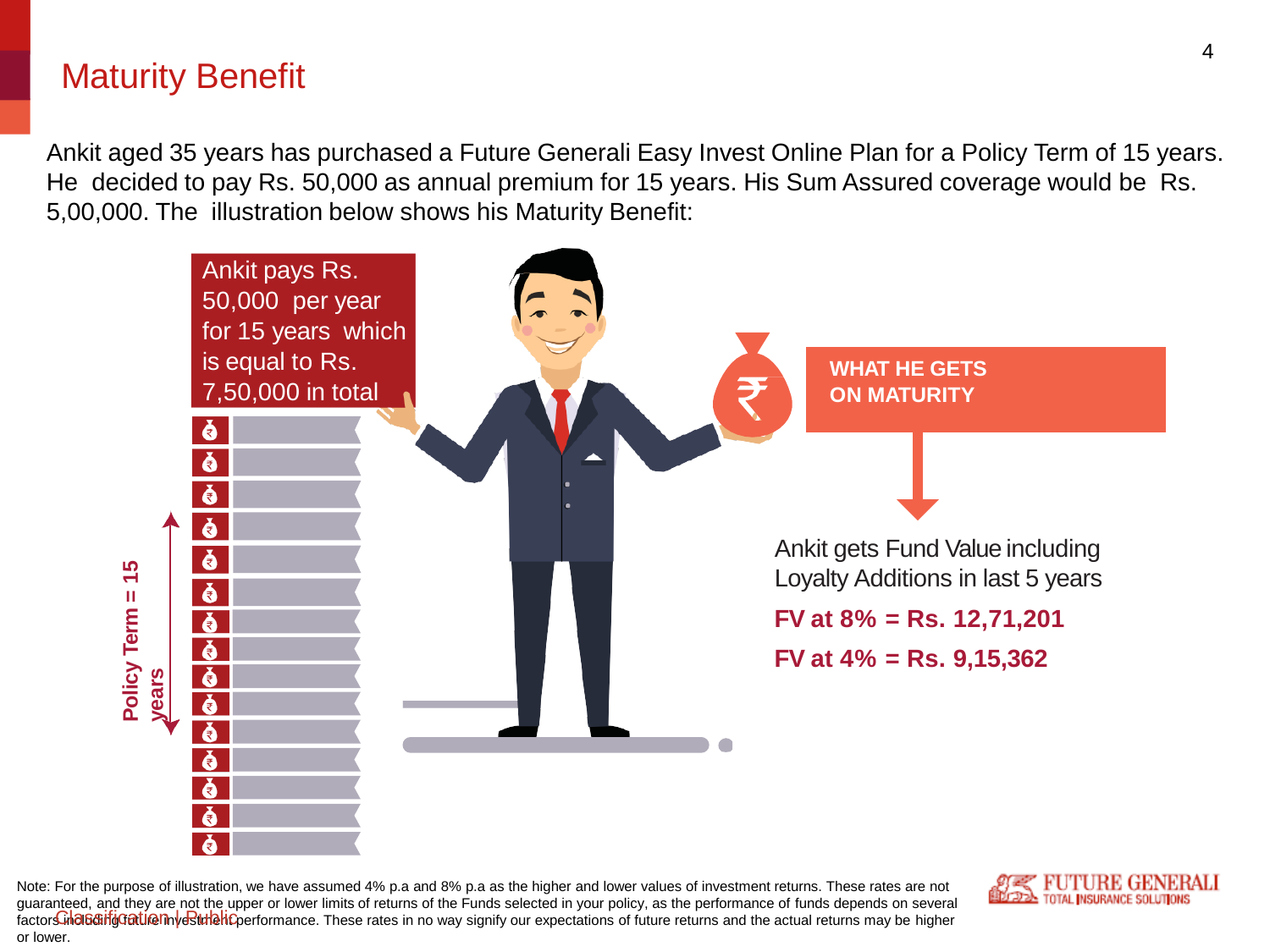### Death Benefit

Ankit aged 35 years has purchased a Future Generali Easy Invest Online Plan for a Policy Term of 15 years. He decided to pay Rs. 50,000 as annual premium for 15 years. His Sum Assured coverage would be Rs. 5,00,000. In case of Ankit's unfortunate death after he has paid 5 premiums, the following illustration shows what his nominee gets:



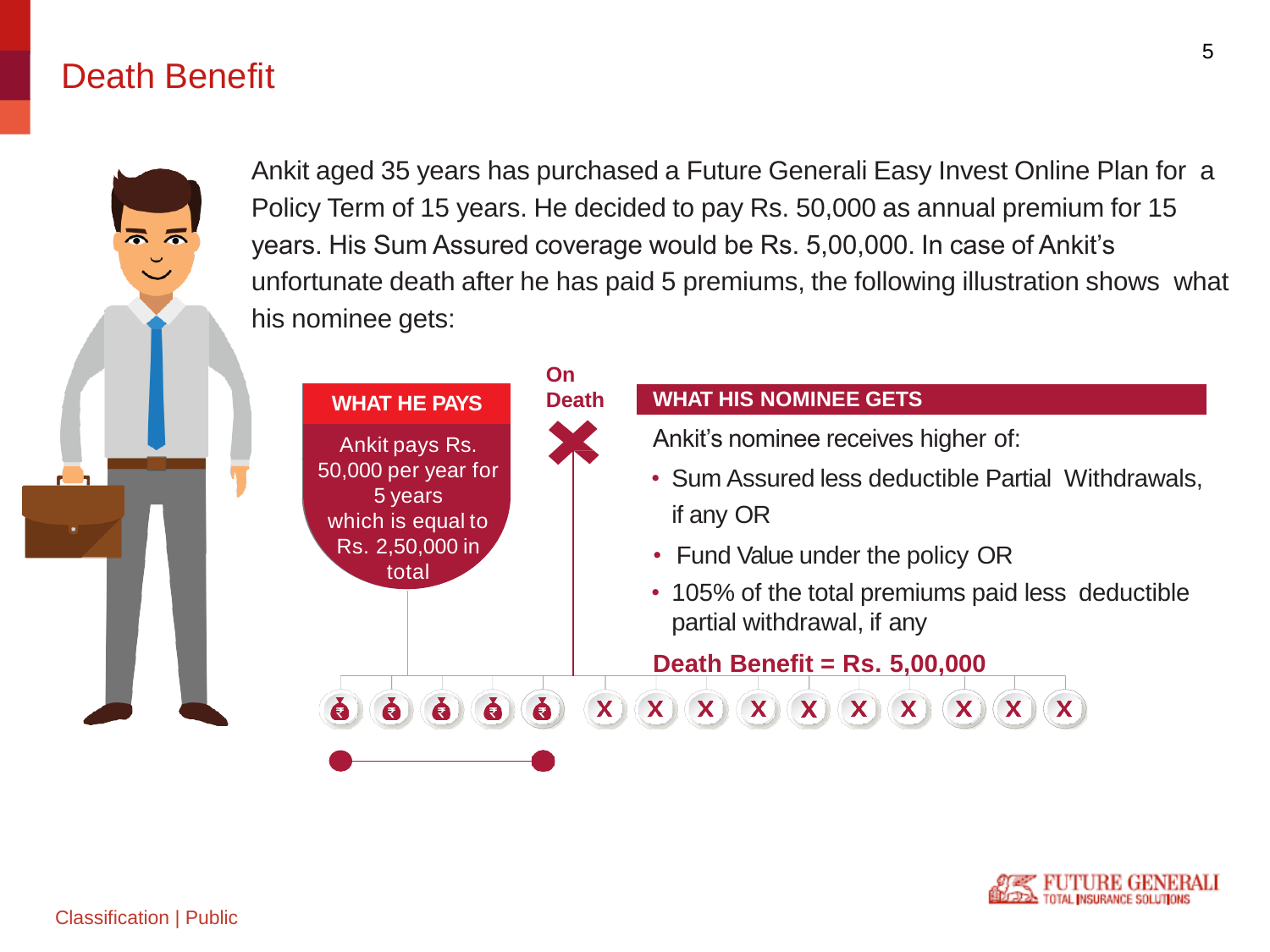## Boundary conditions

| <b>Parameter</b>                 | <b>Criterion</b>                                                                      |  |
|----------------------------------|---------------------------------------------------------------------------------------|--|
| Entry Age (as on last birthday)  | Minimum: 0 years<br>Maximum: 60 years                                                 |  |
| <b>Maturity Age</b>              | Minimum: 18 years<br>Maximum: 70 years                                                |  |
| Premium to be paid               | Minimum:<br>Annual Mode - Rs. 40,000<br>Monthly Mode - Rs. 4,000<br>Maximum: No Limit |  |
| <b>Policy Term</b>               | 10 to 20 years                                                                        |  |
| <b>Premium Payment Term</b>      | <b>Same as Policy Term</b>                                                            |  |
| <b>Sum Assured</b>               | Sum Assured = 10 x Annual Premium                                                     |  |
|                                  | Annual/Monthly.<br>Monthly premiums can only be paid by Auto Pay                      |  |
| <b>Premium Payment Frequency</b> | System.<br>Auto Pay methods of payment are available in all<br>premium modes.         |  |

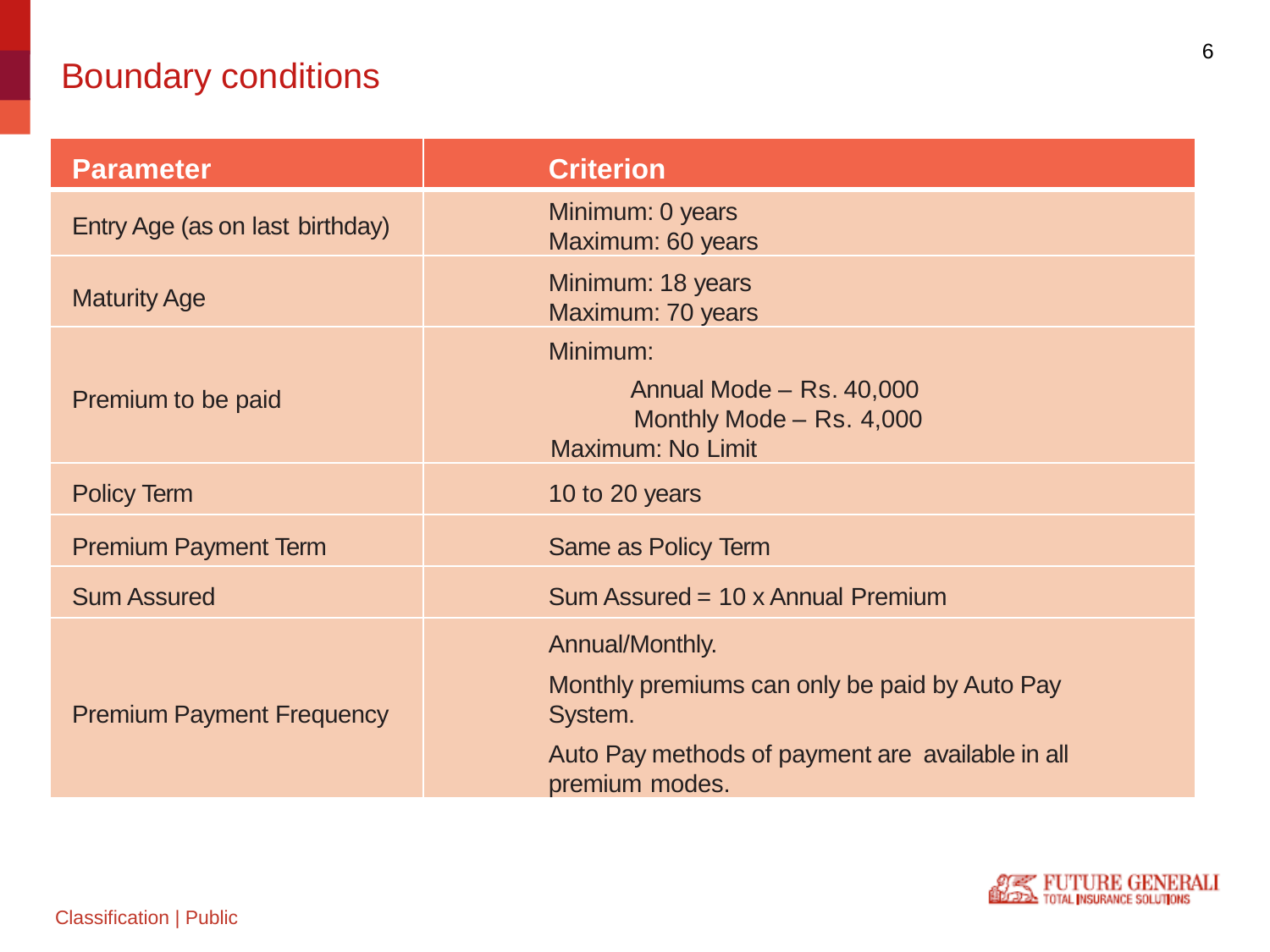# Options and benefits

| Change in premium<br>mode                             | Premium payment mode can be changed from Annual to Monthly or<br>Monthly to Annual only. It can be changed any time during the Policy<br>Term. The alteration of premium mode will be allowed subject to minimum<br>modal premium conditions and also subject to the condition that the<br>annualised premium will not be changed from that at the start of the policy<br>except for conditions mentioned in Section 'Decrease in Premium'.<br>Change will be allowed only on the Policy Anniversary and should be<br>intimated 30 days in advance. Charge of Rs 250 will be applicable per<br>alteration. Monthly premiums can only be paid by Electronic Clearing<br>System (ECS).                                                                                                                                                                                                                                                                                                                              |
|-------------------------------------------------------|-------------------------------------------------------------------------------------------------------------------------------------------------------------------------------------------------------------------------------------------------------------------------------------------------------------------------------------------------------------------------------------------------------------------------------------------------------------------------------------------------------------------------------------------------------------------------------------------------------------------------------------------------------------------------------------------------------------------------------------------------------------------------------------------------------------------------------------------------------------------------------------------------------------------------------------------------------------------------------------------------------------------|
| Decrease in premium<br><b>Classification   Public</b> | Anytime after payment of premium for first five completed policy years, the<br>policyholder has an option to decrease the premium up to 50% of the<br>original Annualized Premium subject to to the following conditions.<br>Decrease in premium:<br>i) Shall be restricted up to 50% of the original Annualized Premium as paid<br>during the inception of the policy<br>ii) Is subject to minimum premium conditions<br>iii) Shall not be allowed when the policy is in discontinuance status i.e.<br>decrease in premium is allowed only when all due premiums have been<br>paid<br>iv) Shall be applicable only on policy anniversary<br>• Once reduced, the premiums cannot be subsequently increased.<br>• The decrease in premium will lead to reduction in Sum Assured as<br>defined under the plan. The revised Sum Assured applicable shall be<br>based on reduced premium.<br>• Premium Allocation Charges and Policy Administration Charges shall be<br>accordingly based on revised reduced premium. |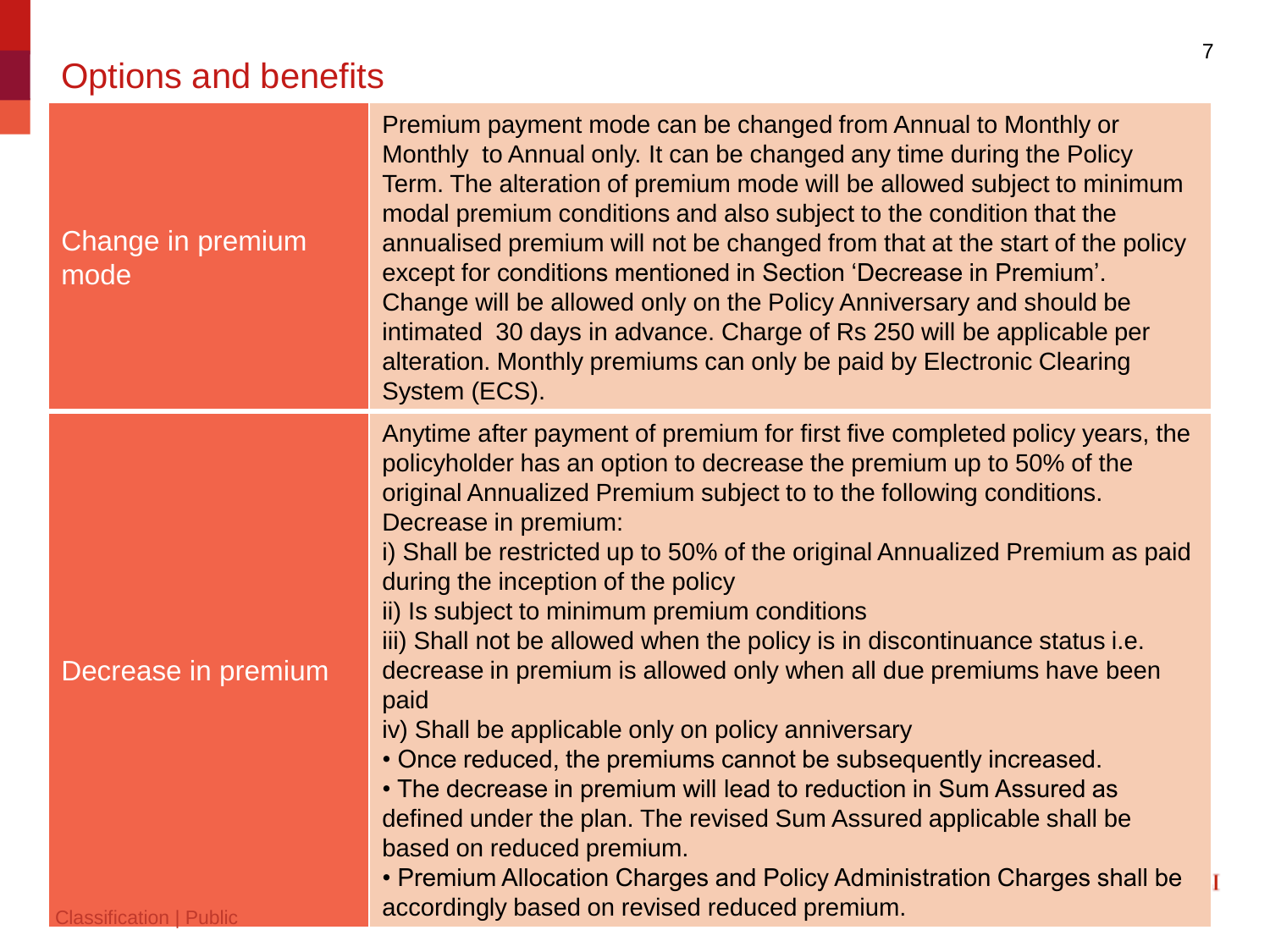| <b>Premium Allocation</b><br>Charge    | Premium Allocation Charges are deducted from premiums paid and<br>the premiums, net of premium allocation charges, are used to<br>purchase units in any of the six funds. The Premium Allocation<br>Charge as a percentage of Annualized Premium is as below:<br>Year $1 - 5\%$<br>Year 2 to 5 years $-3.5%$<br>$\bullet$<br>Year 6 onwards - Nil                                                                                                        |
|----------------------------------------|----------------------------------------------------------------------------------------------------------------------------------------------------------------------------------------------------------------------------------------------------------------------------------------------------------------------------------------------------------------------------------------------------------------------------------------------------------|
| <b>Policy Administration</b><br>Charge | The Policy Administration Charges expressed as a percentage of<br>premium is 0.1% of Annualized Premium per month subject to a<br>minimum of Rs. 50 p.m. and maximum of Rs. 500 p.m.<br>The Policy Administration Charges given above are deducted from<br>the unit account on monthly basis at the beginning of each monthly<br>anniversary (including the policy commencement date) of a policy by<br>cancellation of units.                           |
| <b>Switching Charge</b>                | Twelve free switches are allowed each policy year. Subsequent<br>switches in that policy year will attract a charge of Rs. 100 per<br>switch. Unused free switches cannot be carried forward.<br>This charge will be levied at the time of effecting switch and will be<br>deducted from the unit account by cancellation of units.<br>This charge is also subject to increase in future upto Rs. 250 per<br>switch, subject to prior approval of IRDAI. |

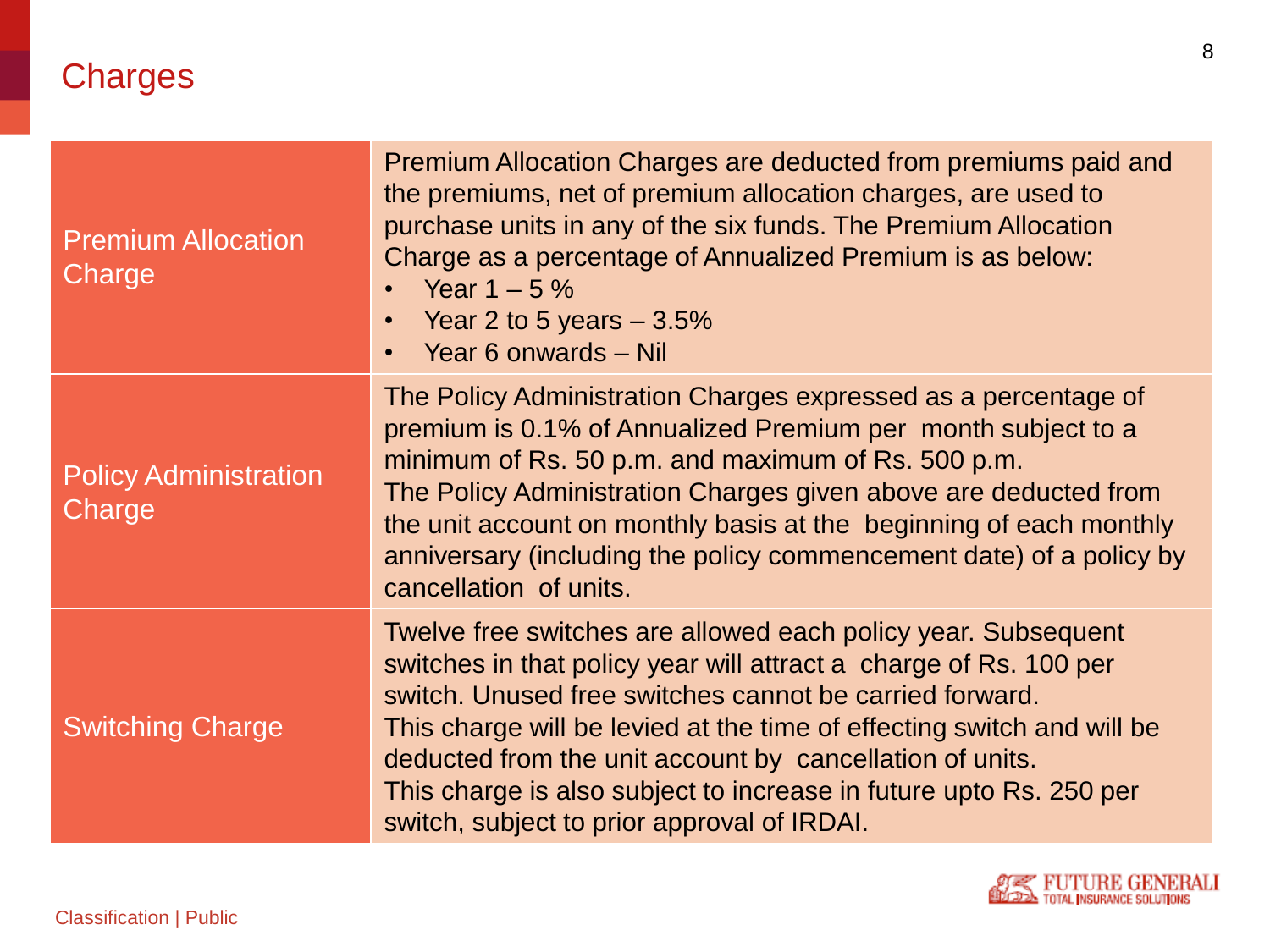| <b>Partial Withdrawal</b><br>Charge | Four free Partial Withdrawals are allowed each policy year.<br>Subsequent Partial Withdrawal in a policy year shall attract a charge<br>of Rs. 200 per withdrawal.                                                                                                                                                                                                                                                                                                                                                                                                                                                                                                                                                                                                                                                                                     |
|-------------------------------------|--------------------------------------------------------------------------------------------------------------------------------------------------------------------------------------------------------------------------------------------------------------------------------------------------------------------------------------------------------------------------------------------------------------------------------------------------------------------------------------------------------------------------------------------------------------------------------------------------------------------------------------------------------------------------------------------------------------------------------------------------------------------------------------------------------------------------------------------------------|
| <b>Mortality Charge</b>             | • The Mortality Charges are determined using 1/12 <sup>th</sup> of the Annual<br>Mortality Charge and are deducted from the unit account monthly<br>at the beginning of each monthly anniversary (including the policy<br>commencement date) of a policy by cancellation of units.<br>• The Mortality Charges are levied on Sum at Risk. The Sum at Risk<br>at any point of time is the higher of (Sum Assured less Deductible<br>Partial Withdrawal, 105% of premiums paid less Deductible Partial<br>Withdrawal) less Fund Value under the policy.<br>• For female lives, a 3 year age set back shall be used except for<br>female lives aged 0 to 9 years. For example, Mortality Charge for<br>a 30 year old female shall be that of a 27 year old male. However,<br>Mortality Charge for 9 year old female shall be that of a 9 year old<br>male. |

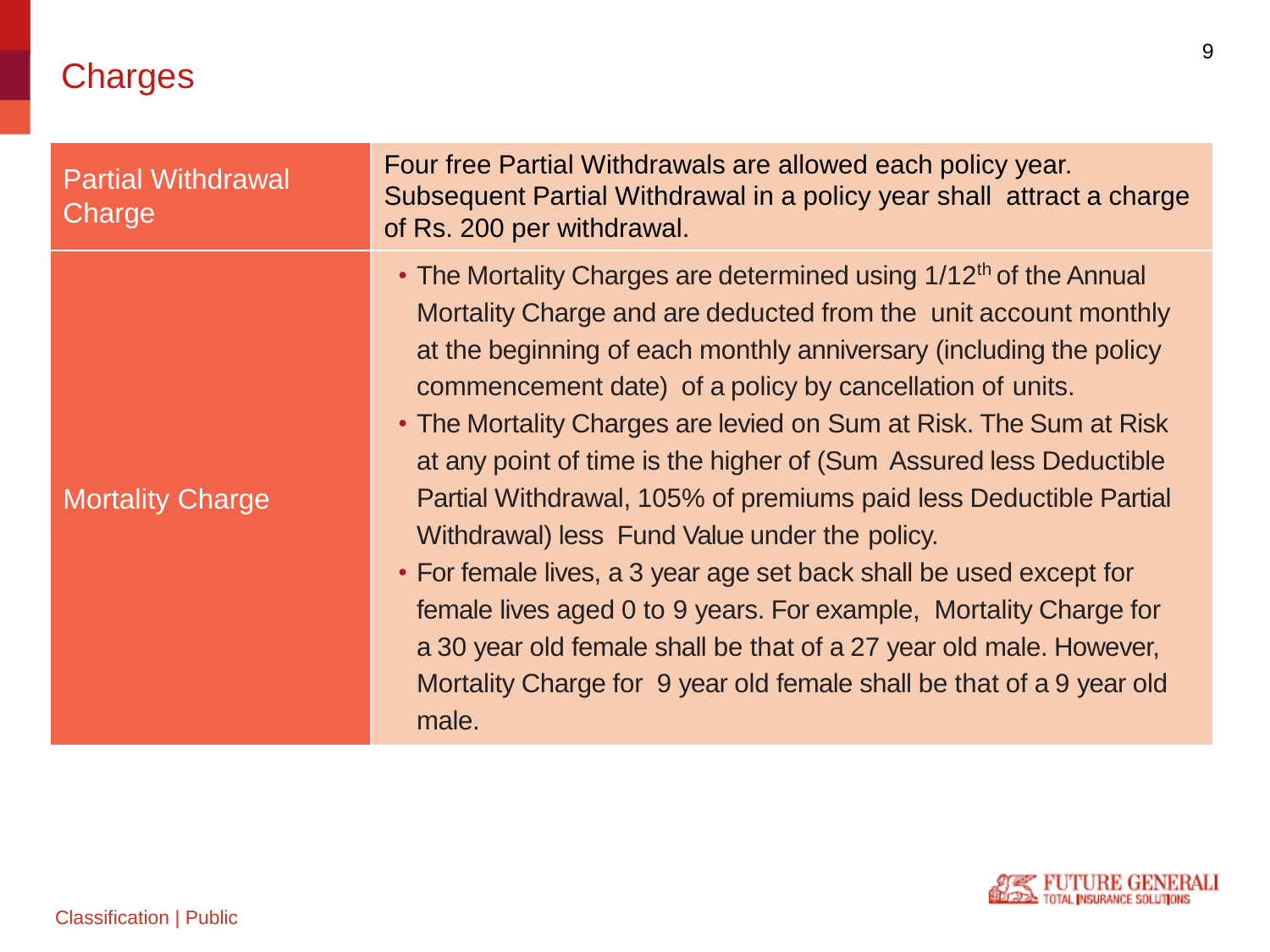| <b>Miscellaneous Charge</b>      | This Charge Is Levied For Alterations Within The Insurance Contract.<br>The Alterations Admissible Are Changes In Premium Mode And<br>Premium Redirection. The Charge Is Expressed As A Flat Amount<br>Levied By Cancellation Of Units And Is Equal To Rs. 250 Per<br>Alteration.<br>• One Month Notice Period Will Be Given To The Policyholder In Case<br>Of An Increase In Charges. The Increase, If Any Will Apply From The<br>Policy Anniversary Coinciding With Or Following The Increase.<br>• Any Change In Amount Or Rate Of Charges As Stated Above Will Be<br>Subject To Irdai Approval. All Charges Are Subject To Applicable Tax, If<br>Any, As Prescribed By The Government From Time To Time. |       |  |  |
|----------------------------------|--------------------------------------------------------------------------------------------------------------------------------------------------------------------------------------------------------------------------------------------------------------------------------------------------------------------------------------------------------------------------------------------------------------------------------------------------------------------------------------------------------------------------------------------------------------------------------------------------------------------------------------------------------------------------------------------------------------|-------|--|--|
|                                  | Fund Management Charge (% per annum)                                                                                                                                                                                                                                                                                                                                                                                                                                                                                                                                                                                                                                                                         |       |  |  |
|                                  | <b>Future Income Fund</b>                                                                                                                                                                                                                                                                                                                                                                                                                                                                                                                                                                                                                                                                                    | 1.35% |  |  |
|                                  | <b>Future Balance Fund</b>                                                                                                                                                                                                                                                                                                                                                                                                                                                                                                                                                                                                                                                                                   | 1.35% |  |  |
| <b>Fund Management</b><br>Charge | <b>Future Apex Fund</b>                                                                                                                                                                                                                                                                                                                                                                                                                                                                                                                                                                                                                                                                                      | 1.35% |  |  |
|                                  | <b>Future Opportunity Fund</b>                                                                                                                                                                                                                                                                                                                                                                                                                                                                                                                                                                                                                                                                               | 1.35% |  |  |
|                                  | <b>Future Maximize Fund</b>                                                                                                                                                                                                                                                                                                                                                                                                                                                                                                                                                                                                                                                                                  | 1.35% |  |  |
|                                  | <b>Future Midcap Fund</b>                                                                                                                                                                                                                                                                                                                                                                                                                                                                                                                                                                                                                                                                                    | 1.35% |  |  |
|                                  | Fund Management Charges are deducted on a daily basis at 1/365th of<br>the annual charge in determining the unit price.                                                                                                                                                                                                                                                                                                                                                                                                                                                                                                                                                                                      |       |  |  |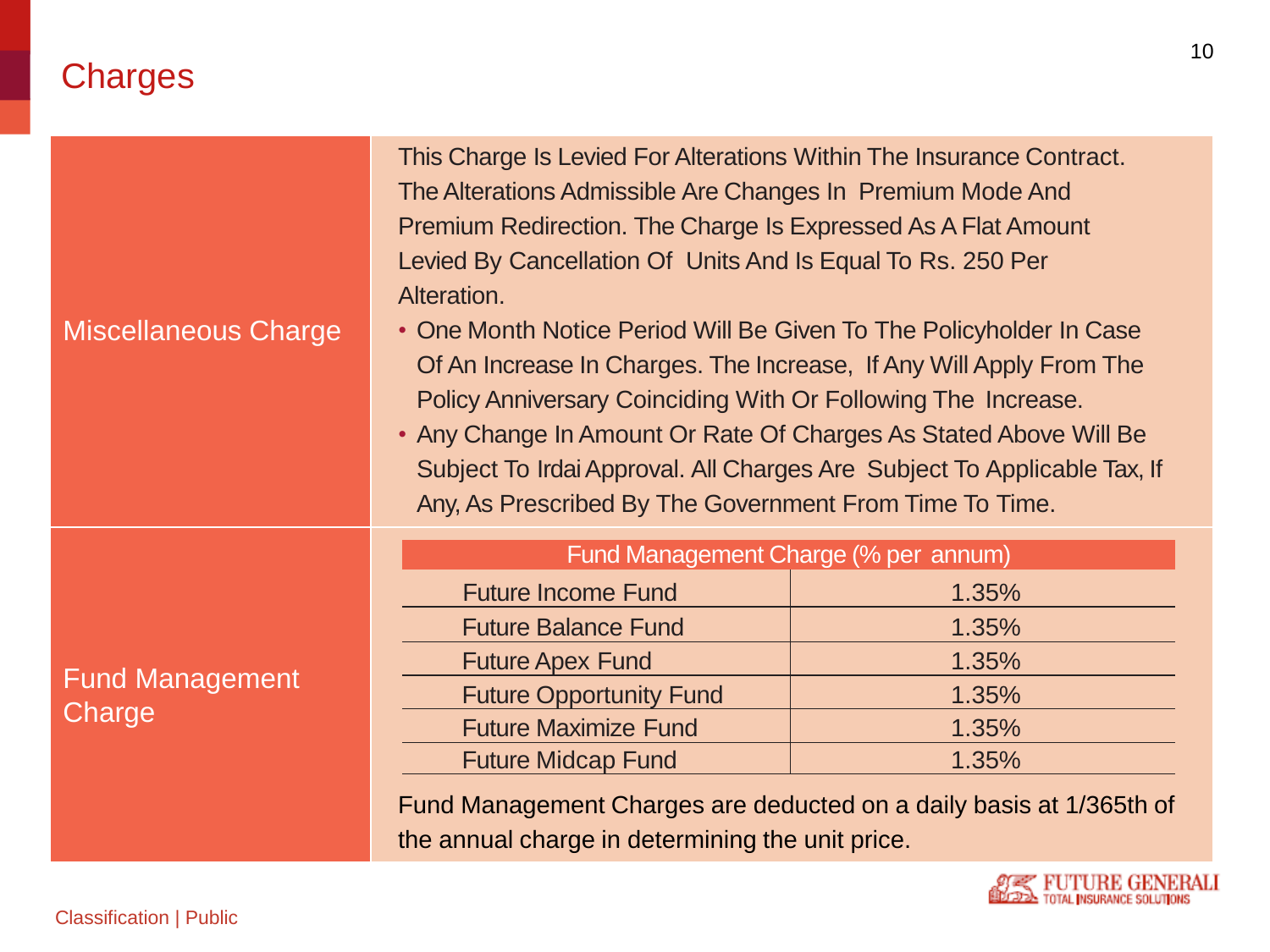|                              | In case of discontinuance of the policy during first 4 policy<br>years, the following charges will apply |                                                                    |                                                                      |  |
|------------------------------|----------------------------------------------------------------------------------------------------------|--------------------------------------------------------------------|----------------------------------------------------------------------|--|
| <b>Discontinuance Charge</b> | Discontinuan-<br>ce during the<br>policy year                                                            | discontinuance charge<br>for annual premium<br>$\leq 50,000$       | discontinuance charge<br>for annual premium<br>>50,000               |  |
|                              | 1                                                                                                        | Lower of 20% x (AP or<br>FV), subject to a<br>maximum of Rs 3,000  | Lower of 6% x (AP or<br>FV), subject to a<br>maximum of Rs. 6,000    |  |
|                              | 2                                                                                                        | Lower of 15% x (AP or<br>FV), subject to a<br>maximum of Rs. 2,000 | Lower of $4\%$ x (AP or<br>FV), subject to a<br>maximum of Rs. 5,000 |  |
|                              | 3                                                                                                        | Lower of 10% x (AP or<br>FV), subject to a<br>maximum of Rs. 1,500 | Lower of 3% x (AP or<br>FV), subject to a<br>maximum of Rs. 4,000    |  |
|                              | $\overline{4}$                                                                                           | Lower of 5% x (AP or<br>FV), subject to a<br>maximum of Rs. 1,000  | Lower of 2% x (AP or<br>FV), subject to a<br>maximum of Rs. 2,000    |  |
|                              | 5 and onwards Nil                                                                                        |                                                                    | <b>Nil</b>                                                           |  |
|                              |                                                                                                          |                                                                    |                                                                      |  |

Where,

AP = Annualised Premium under the policy

FV = Fund Value on the date of discontinuance

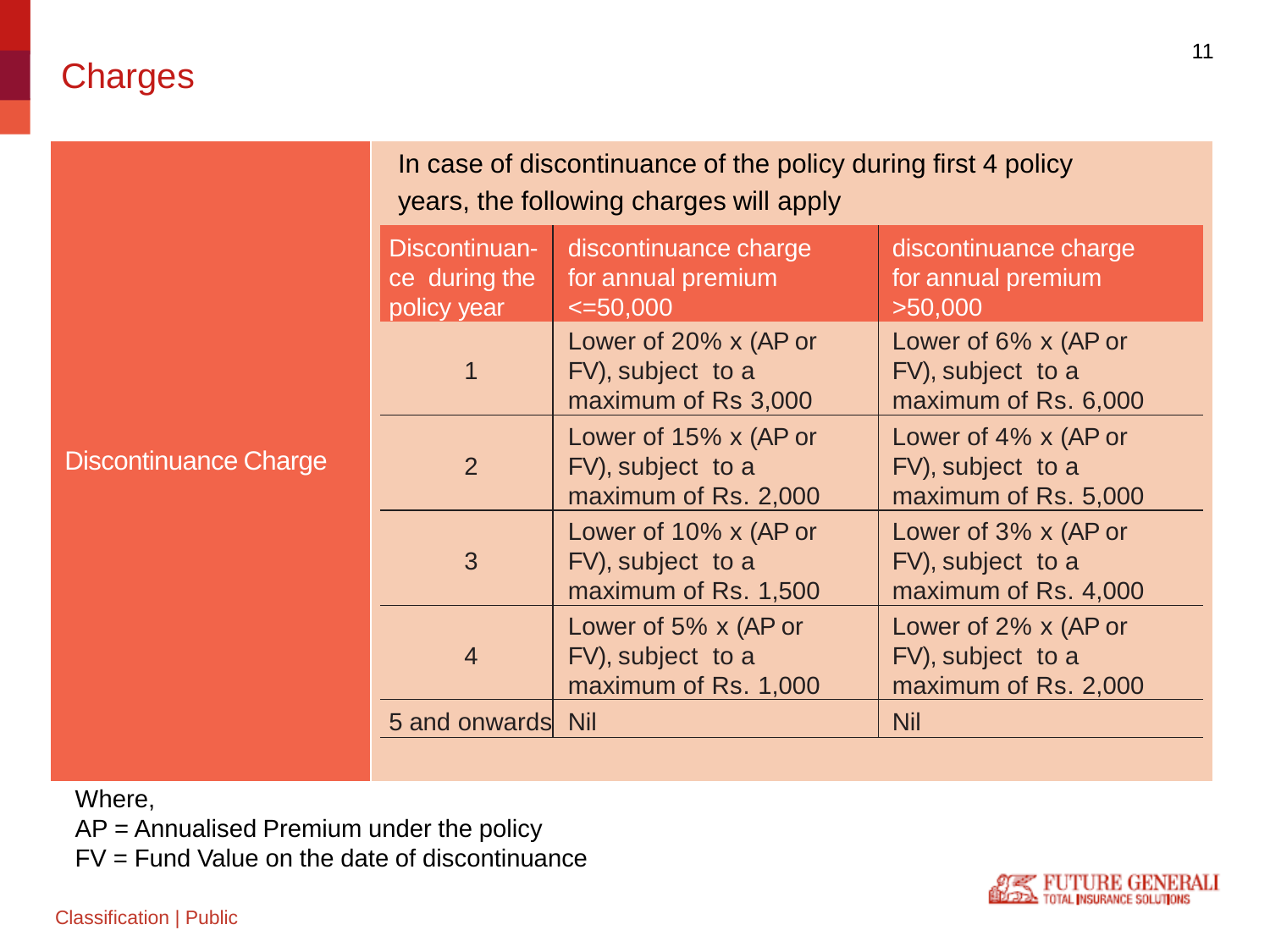#### Free look Cancellations

In case you disagree with any of the terms and conditions of the policy, you can return the policy to the Company within 30 days of its receipt for cancellation, stating your objections. Future Generali will refund the Fund Value as on the date of cancellation plus non-allocated premium plus charges levied by cancellation of units less deduction for proportionate cost of insurance cover for the period and expenses towards policy stamp duty and medical examination, if any. If the Policy is opted through Insurance Repository (IR), the computation of the said Free Look Period

will be as stated below:

- i) For existing e-Insurance Account: Computation of the said Free Look Period will commence from the date of delivery of the email confirming the credit of the Insurance Policy by the IR.
- ii) For New e-Insurance Account: If an application for e-Insurance Account is accompanied by the proposal for insurance, the date of receipt of the 'welcome kit' from the IR with the credentials to log on to the eInsurance Account (eIA) or the delivery date of the email confirming the grant of access to the eIAor the delivery date of the email confirming the credit of the Insurance Policy by the IR to the eIA, whichever is later shall be reckoned for the purpose of computation of the Free Look Period.

#### Lock in period

Lock in period means the period of 5 consecutive years from the policy commencement date, during which the proceeds of the discontinued policy cannot be paid by the insurer to the insured / policy holder except in the case of death or upon any contingency covered under the policy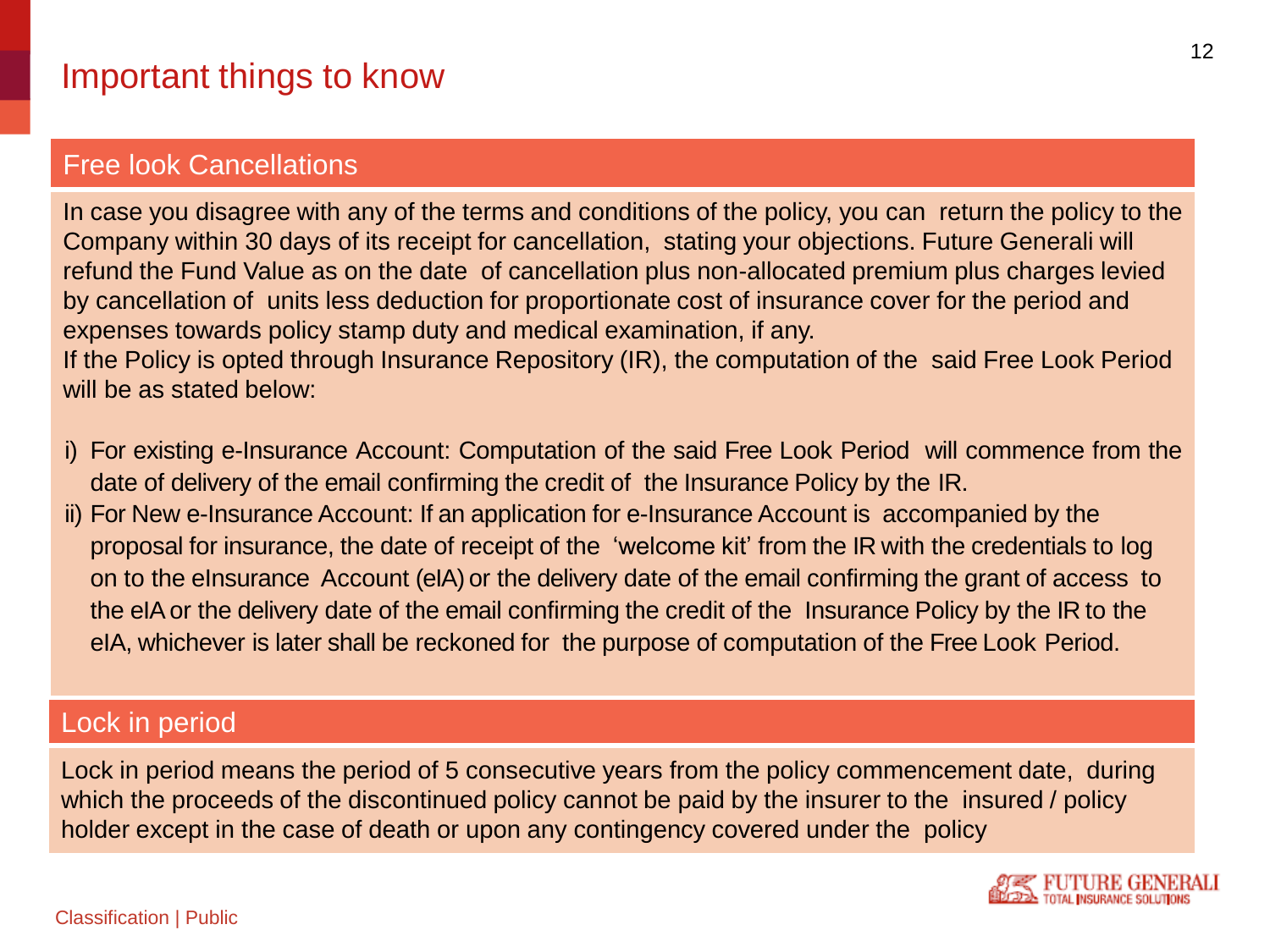#### **Surrender**

Policy can be surrendered any time during the policy term. The Surrender Value will be the Fund Value less discontinuance charge, if any, as mentioned as below.

Surrender before completion of 5 policy years: If policy is surrendered before the completion of lock in period of 5 policy years from the policy commencement date, the surrender value equal to fund value less applicable discontinuance charge will be kept in a Discontinued Policy Fund of the company. No subsequent charges except Fund management charge of 0.50% p.a. for the Discontinued Policy Fund will be deducted. The Discontinued Policy Fund would earn a minimum guaranteed interest as prescribed by IRDAI from time to time. Currently the minimum guaranteed interest rate is at 4% p.a.

The surrender value so accumulated will be paid immediately after the lock in period of 5 years. In case of death of the life assured during this period, the proceeds of Discontinuance Policy Fund will be payable to the nominee / legal heirs as applicable.

Surrender after completion of 5 policy years: If the policy is surrendered after the lock-in period, then the Surrender Value is the Fund Value at the prevailing NAV. It becomes payable immediately.

#### What is not covered?

Suicide Exclusion : In case of death due to suicide within 12 months from the date of commencement of the policy or from the date of revival of the policy, as applicable, the nominee or the beneficiary of the policyholder shall be entitled to the fund value, as available on the date of intimation of death. Further, any charges other than Fund Management Charges (FMC) recovered subsequent to the date of death shall be added back to the fund value as available on the date of intimation of death.

13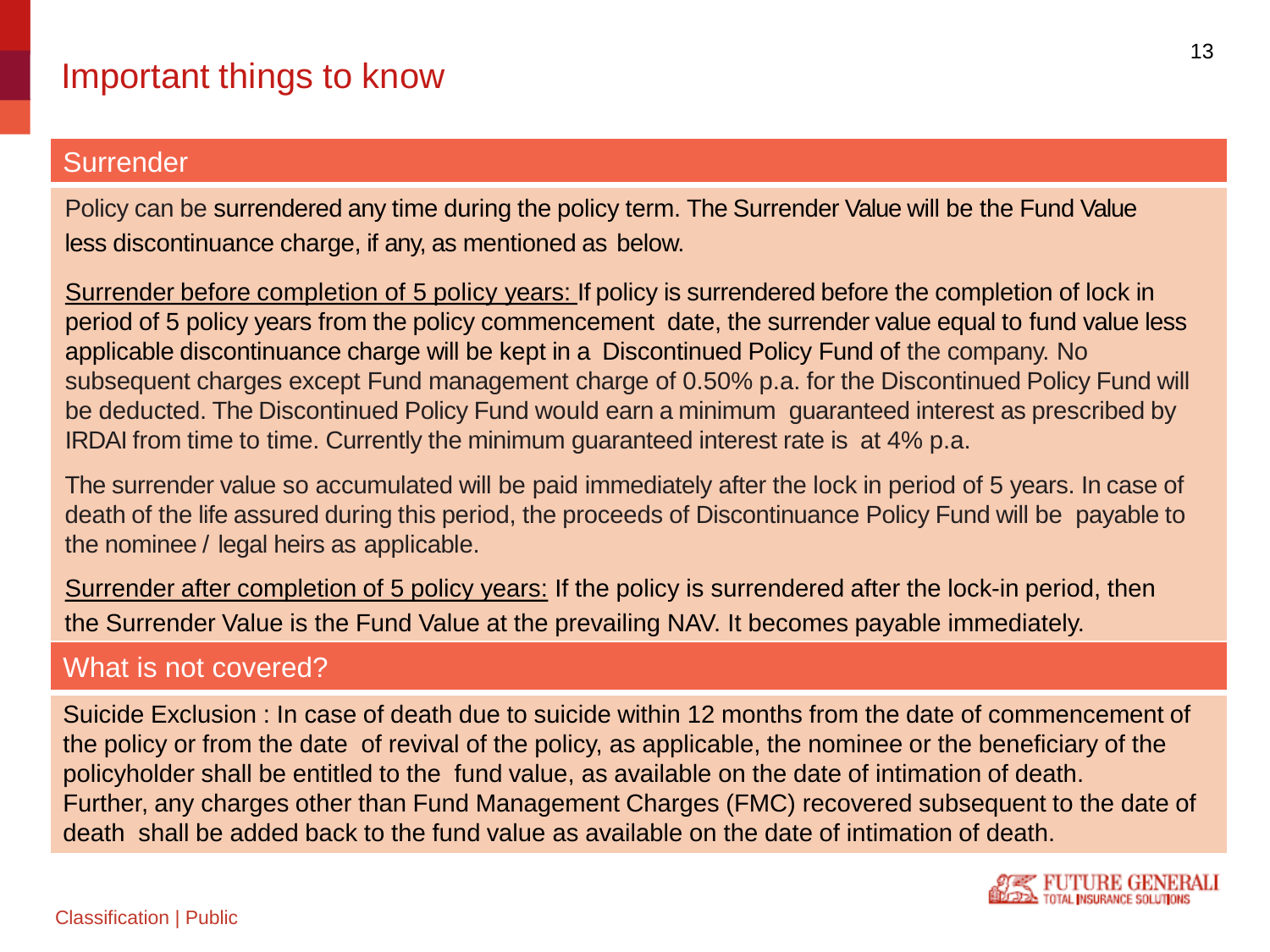#### **Disclaimer**

- Unit Linked Insurance Products are different from the traditional insurance products and are subject to the risk factors.
- The Premium paid in Unit Linked Insurance policies are subject to investment risks associated with capital markets and the NAVs of the units may go up or down based on the performance of fund and factors influencing the capital market and the Policyholder/Insured is responsible for his/her decisions.
- Future Generali India Life Insurance Company Limited is only the name of the life Insurance Company and Future Generali Easy Invest Online Plan is only the name of the Unit Linked Life Insurance contract and does not in any way indicate the quality of the contract, its future prospects or returns.
- Please know the associated risks and the applicable charges, from your Insurance Agent or the intermediary or policy document of the Company.
- The various funds offered under this contract are the names of the funds and do not in any way indicate the quality of these plans, their future prospects and returns. Past performance is not indicative of future performance, which may be different.

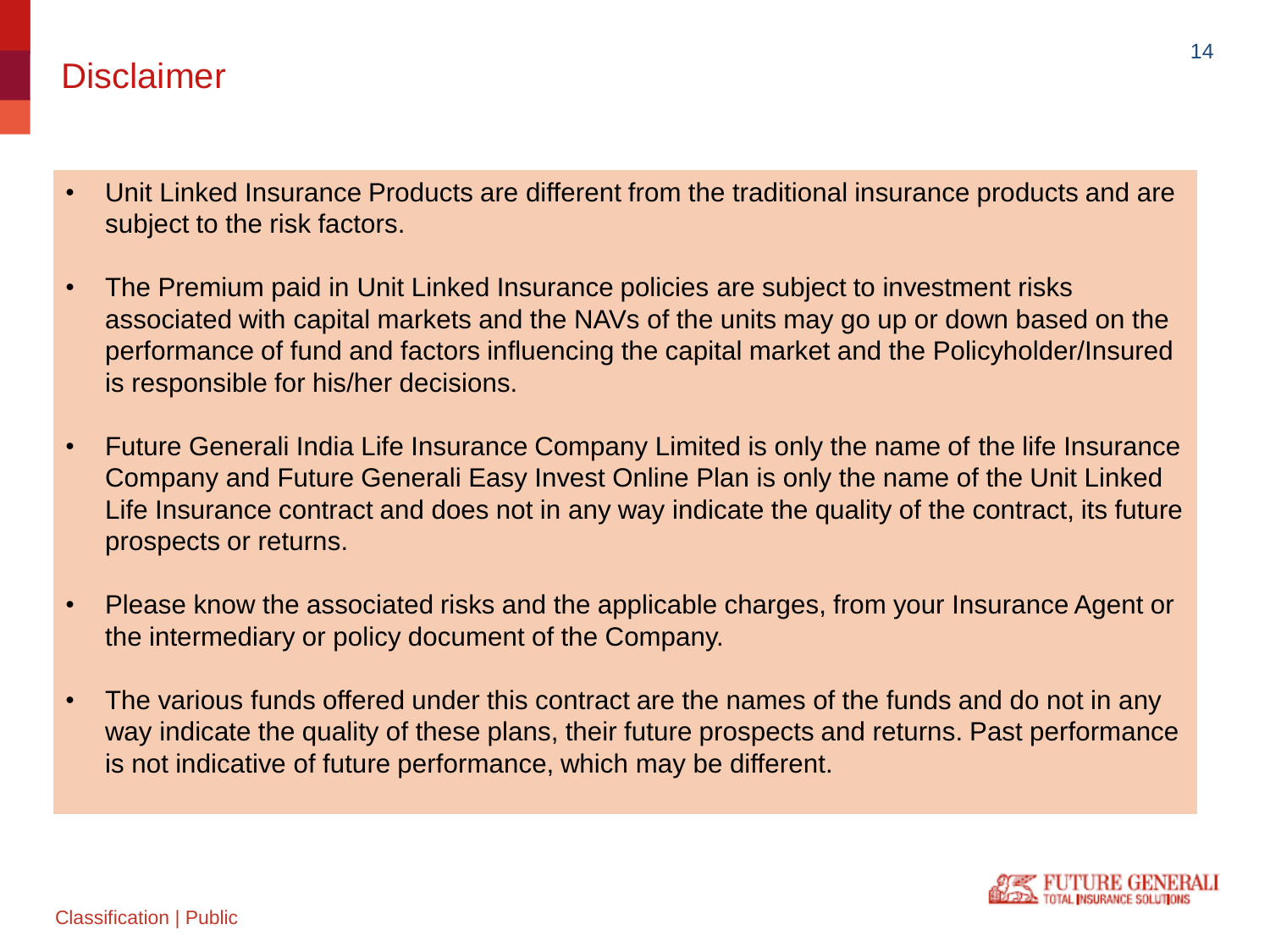### **Disclaimer**

#### Future Generali Easy Invest Online Plan (UIN: 133L061V03)

- For detailed information on this product including risk factors, terms and conditions etc., please refer to the policy document and consult your advisor or visit our website before concluding a sale.
- Tax benefits are as per Income Tax Act 1961 and are subject to any amendment made thereto from time to time. You are advised to consult your tax consultant.

Future Group's, Generali Group's and IITL's liability is restricted to the extent of their shareholding in Future Generali India Life Insurance Company Limited. Future Generali India Life Insurance Company Limited (IRDAI Regn. No.: 133) (CIN: U66010MH2006PLC165288). Regd. & Corporate Office address: Future Generali India Life Insurance Co. Ltd, Unit 801 and 802, 8th floor, Tower C, Embassy 247 Park, L.B.S. Marg, Vikhroli (W), Mumbai – 400083| Fax: 022-4097 6600 | Email: care@futuregenerali.in | Call us at 1800 102 2355 | Website: life.futuregenerali.in ARN : ADVT/Comp/2021-22/January/411

#### **BEWARE OF SPURIOUS PHONE CALLS AND FICTITIOUS/FRAUDULENT OFFERS**

IRDAI is not involved in activities like selling insurance policies, announcing bonus or investment of premiums. Public receiving such phone calls are requested to lodge a police complaint.